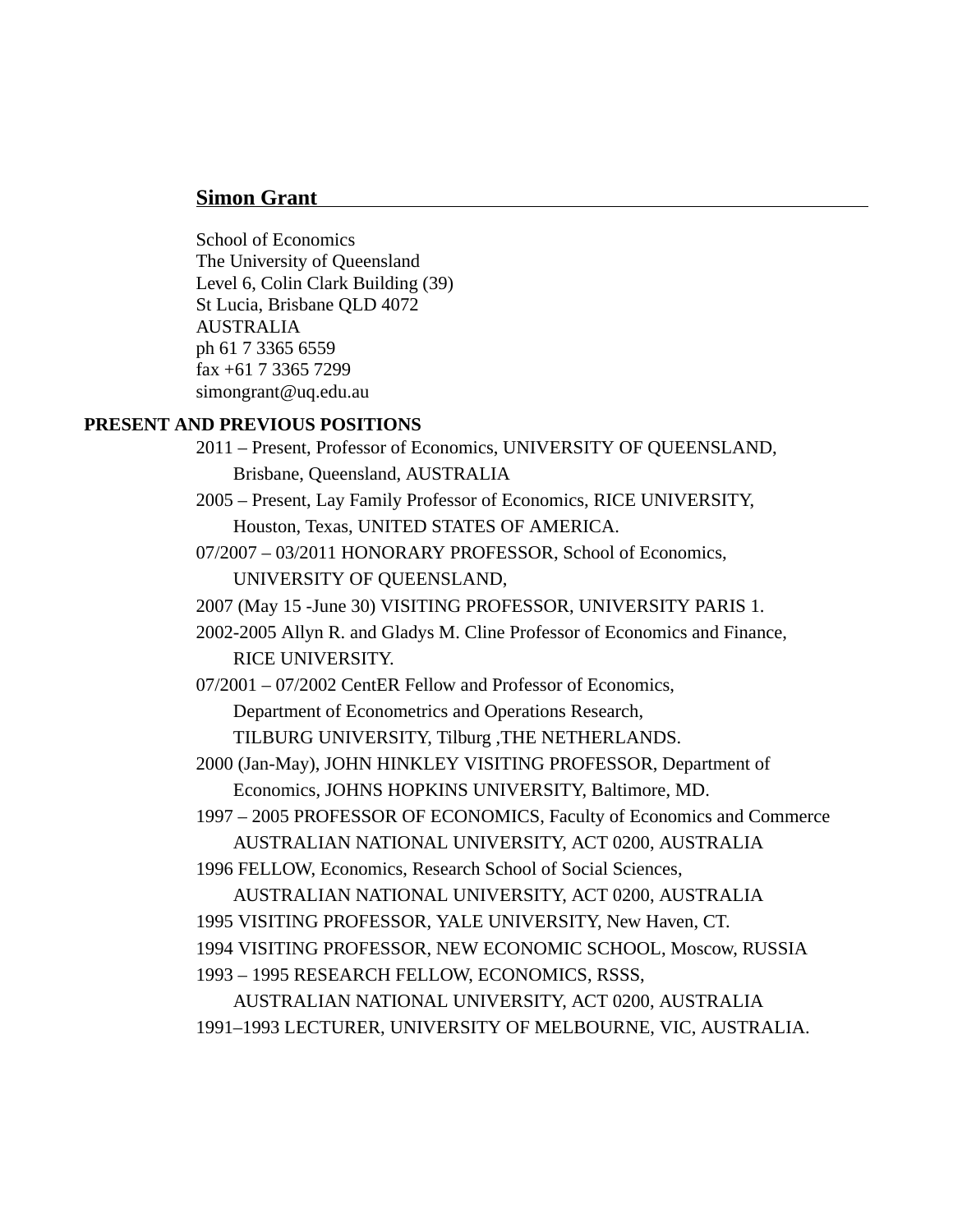### **EDUCATION**

1987-1991 HARVARD UNIVERSITY, Cambridge, MA Received Ph.D. in Economics, June 1991. M.A., May 1989. Fields of concentration: theory and industrial organization. PhD Thesis: "Essays on Many Good Risk and Uncertainty". 1981-1985 AUSTRALIAN NATIONAL UNIVERSITY, Canberra, ACT. B.Ec. (First Class Honours), B.Sc. May 1986.

# **HONOURS AND AWARDS**

2004 Australian Reseach Council Federation Fellowship (Declined)

2002 Fellow of the Academy of Social Sciences in Australia

2000 (January 1 - May 31) John Hinkley Visiting Professor, Johns Hopkins University

1992 Department of Economics, Harvard University, David A. Wells Thesis Prize.

1990 Department of Economics, Harvard University, Goldsmith Prize

for best graduate research paper.

1987-1991 Menzies Scholar and Fulbright Scholar to Harvard University.

1985 Australian National University Medal in Economics.

1981-1985 National Undergraduate Scholar

# **AREAS OF SPECIALIZATION**

Microeconomics, Game Theory & Industrial Organization. In particular: decision making under uncertainty, non-expected utility theory, and applying non-expected utility theory to games and bargaining.

## **TEACHING**

Rice U: 2002–2010

- Graduate Microeconomic Theory
- Graduate topics course in Uncertainty and Information
- Undergraduate Intermediate Microeconomics
- Undergraduate Uncertainty and Information
- Undergraduate Game Theory

Tilburg U: 2001 – Graduate Uncertainty and Information

Johns Hopkins U: 2000 – Graduate Uncertainty and Information

Australian National U.: 1997–2001

- Graduate Microeconomic Theory
- Undergraduate Game Theory
- Undergraduate Uncertainty and Information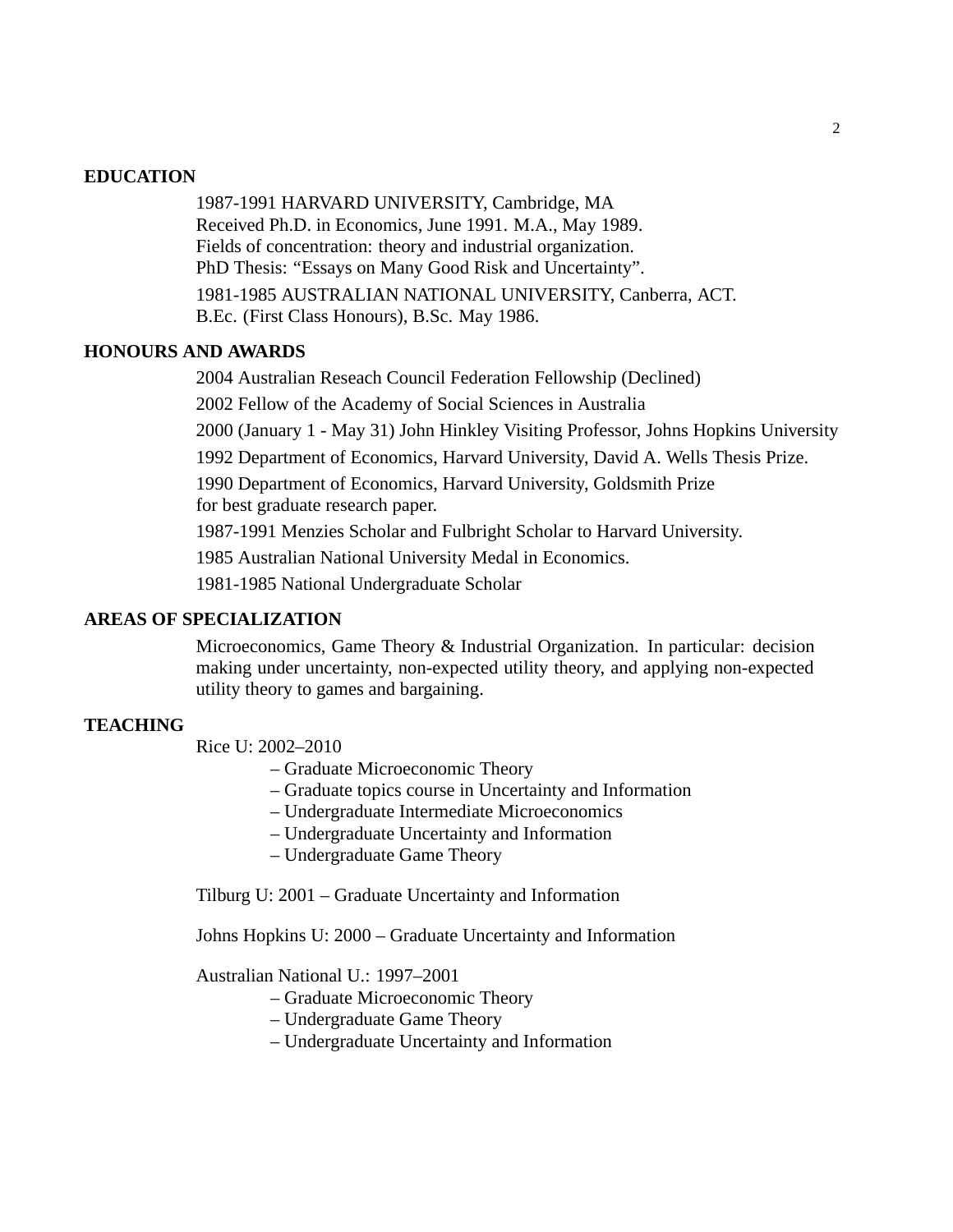### Yale U.: 1995

- Undergraduate Mathematical Economics
- Graduate Advanced Microeconomics

New Economics School (Moscow): 1994

– Graduate Microeconomics

– Graduate Uncertainty and Information

## U. Melbourne: 1991 – 93

- Undergraduate Public Finance
- Undergraduate Privatization and Deregulation
- Graduate Microeconomics

## **ACADEMIC AND PROFESSIONAL RESPONSIBILITIES**

Co-editor-in-chief *Mathematical Social Sciences* since 09/2007.

Member of *Mathematical Social Sciences's* editorial board 2004 - 2007.

External expert advising the Economics and Econometrics Panel of the United Kingdom's 2001 Research Assessment Exercise.

Member of the *Council of the Econometric Society* 2001-03.

Member of *Economics Bulletin's* editorial board 2000 - 08/2007

Chair of the Social Sciences and Humanities Discipline Panel of the *Australian Research Council Research Grants Committee* 1999.

Member of *Australian Research Council Research Grants Committee* and chair of *Large Grants Social Sciences sub-panel* 1998-99

Member of *Australian Research Council Large Grants Social Sciences sub-panel* 1997-99

Member of *Australian Economic Papers'* editorial board since January 1997

Member of *Journal of Mathematical Economics'* editorial board since July 1995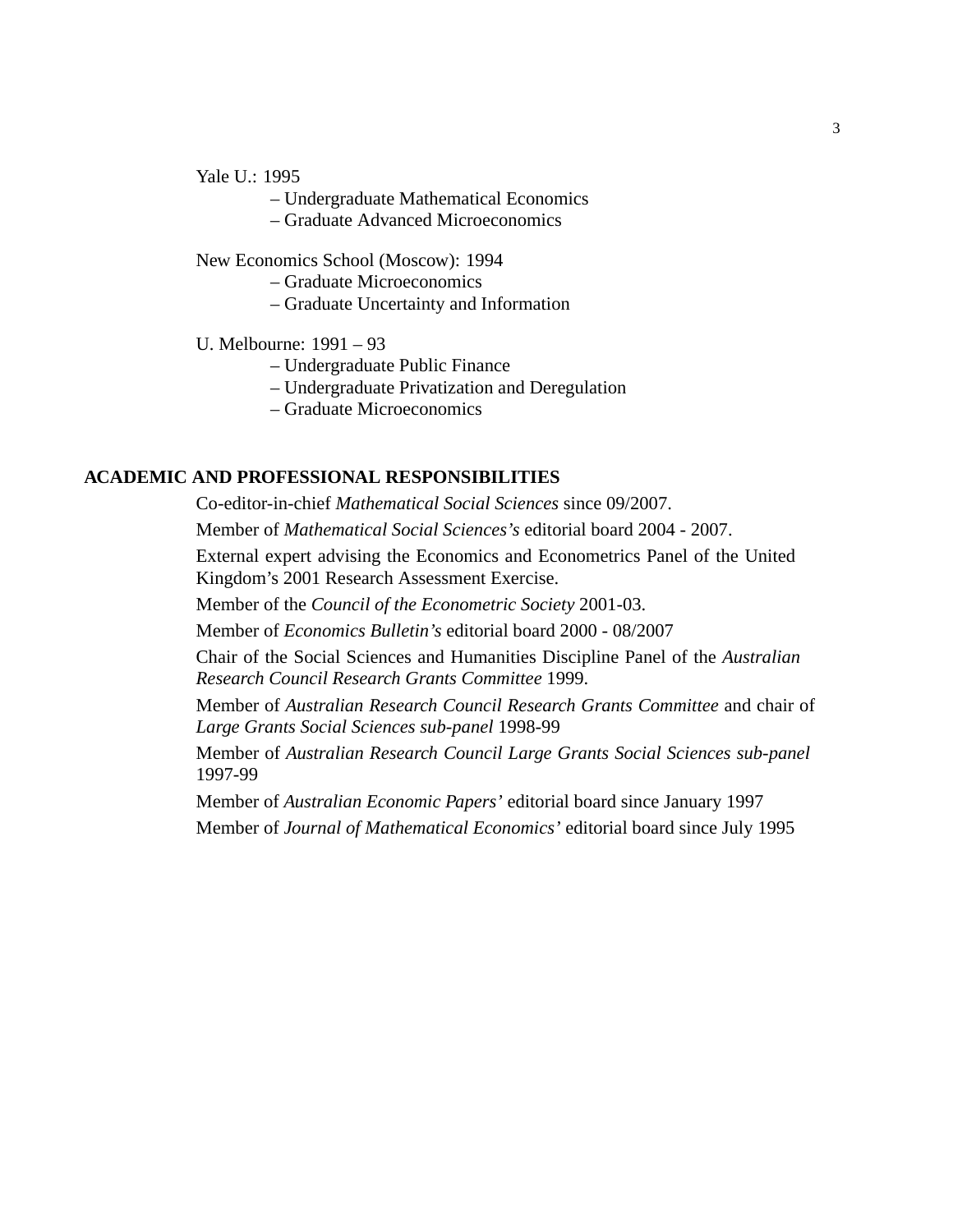| Refereed papers for                      |                                           |
|------------------------------------------|-------------------------------------------|
| American Economic Review                 | International Journal of Systems Science  |
| <b>American Political Science Review</b> | International Review of Econ. & Finance   |
| <b>Australian Economic Papers</b>        | Journal of Economic Behavior & Org.       |
| Australian Economic Review               | Journal of Economic Theory                |
| Australian Journal of Agricultural Econ. | Journal of Industry Economics             |
| <b>Bulletin of Economic Research</b>     | Journal of Mathematical Economics         |
| <b>Canadian Journal of Economics</b>     | Journal of Risk and Insurance             |
| Econometrica                             | Journal of Systems Science & Systems Eng. |
| Economic Record                          | <b>Mathematical Social Sciences</b>       |
| <i>Economic Letters</i>                  | <b>Management Science</b>                 |
| Economic Theory                          | Methodology & Computing in App. Prob.     |
| Games and Economic Behavior              | <b>Oxford Economic Papers</b>             |
| Geneva Risk and Insurance Review         | Pacific Economic Review                   |
| <b>Information Economics and Policy</b>  | <b>Review of Economic Studies</b>         |
| <i>International Economic Review</i>     | Social Choice and Welfare                 |
| International Journal of Game Theory     | <b>Theoretical Economics</b>              |
| International Journal of Industrial Org. |                                           |
|                                          |                                           |

## **PUBLICATIONS**

## Articles

I Decision Theory

- 1. Eichberger, J., S. Grant and D. Kelsey, 2010, "Comparing Three Ways to Update Choquet Beliefs," *Economics Letters,* 107(2), 91-94.
- 2. Eichberger, J., S. Grant and D. Kelsey, 2008, "Differentiating Ambiguity: An Expository Note," *Economic Theory*, 36(2), 327-336.
- 3. Grant, S., H. Oszoy and B. Polak, 2008, "Probabilistic Sophistication and Stochastic Monotonicity in the Savage Framework," *Mathematical Social Science,* 55(3), 371-380.
- 4. Chateauneuf, A., Eichberger, J. and S. Grant, 2007, "Choice under uncertainty with the best and worst in Mind: Neo-additive capacities," *Journal of Economic Theory*, 137, 538 - 567.
- 5. Eichberger, J., S. Grant and D. Kelsey, 2007, "Updating Choquet Beliefs," *Journal of Mathematical Economics* 43 (7–8), 888 – 899.
- 6. Grant, Simon and Atsushi Kajii, 2007, "The Epsilon-Gini-Contamination Multiple Priors Model Admits a Linear-Mean-Standard-Deviation Utility Representation,"*Economic Letters*, 95(1), 39-47.
- 7. Grant, Simon and Ben Polak, 2006, "Bayesian Beliefs with Stochastic Monotonicity: An Extension of Machina and Schmeidler", *Journal of Economic Theory*, 130, 264-282.
- 8. Monti, Martin, Simon Grant and Dan Osherson, 2005, "A Note on Concave Utility Functions", *Mind and Society*, 4(1), 85-96.
- 9. Grant, S. and E. Karni, 2005, "Why does it matter that beliefs and valuations be correctly represented?" *International Economic Review*, 46(3), 917-934.
- 10. Eichberger, J., S. Grant and D. Kelsey, 2005, "CEU Preferences and Dynamic Consistency",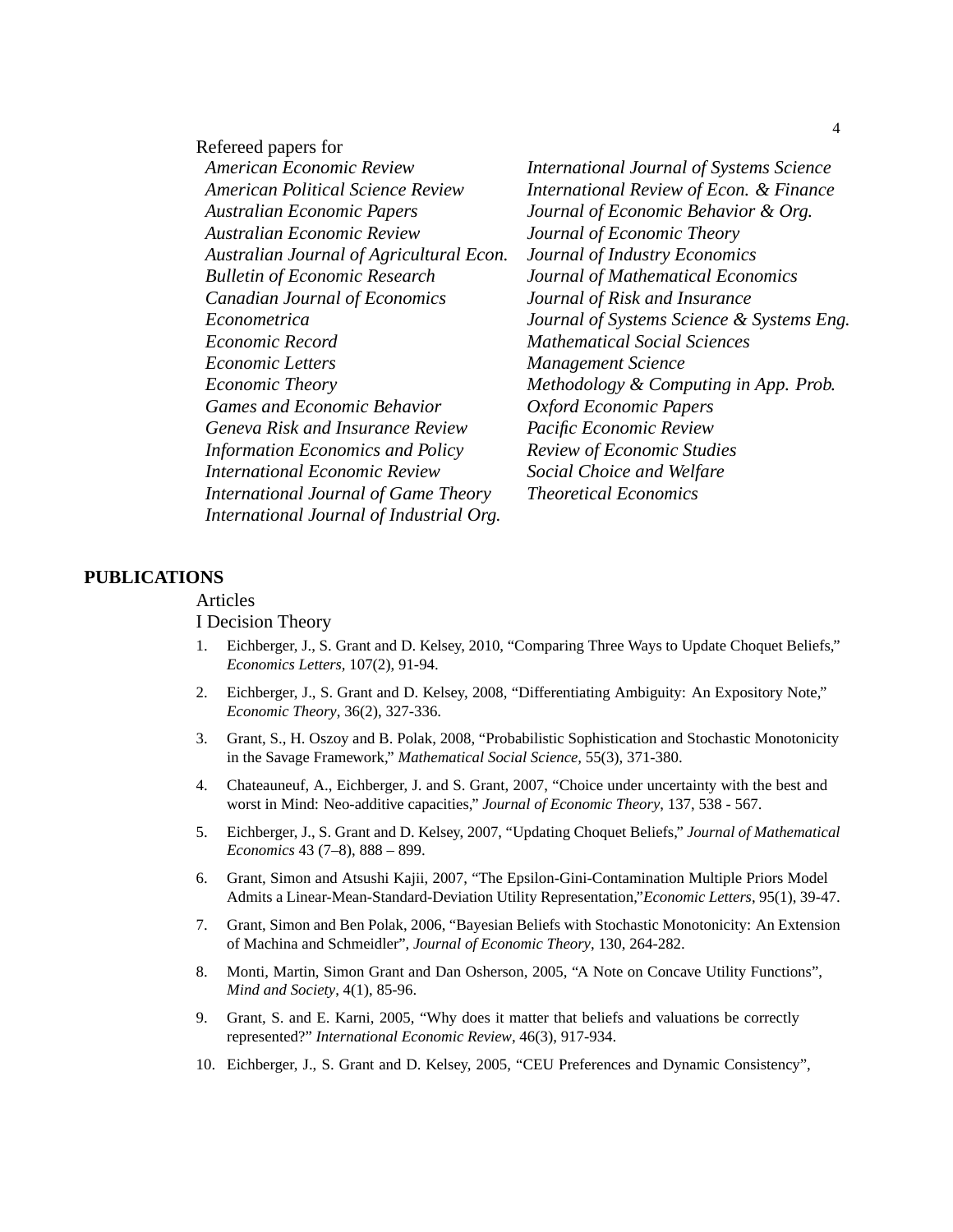*Mathematical Social Sciences*, 49(2), 143-151.

- 11. Grant, S. and J. Quiggin, 2005, "Increasing Uncertainty: A Definition", *Mathematical Social Sciences*, 49(2), 117-141.
- 12. Grant, S. and E. Karni, 2004, "A Theory of Quantifiable Beliefs", *Journal of Mathematical Economics*, 40(5), 515-546.
- 13. Chateauneuf, A., J. Eichberger, and S. Grant, 2003, "A Simple Axiomatization and Constructive Representation Proof for Choquet Expected Utility", *Economic Theory*, 22(4), 907-915.
- 14. Grant, S. and E. Karni, 2001, "On the Equivalence of Preferences", *Economic Letters*, 70(3), 341-348.
- 15. Grant, S., A. Kajii and B. Polak, 2001, "Different notions of disappointment aversion", *Economics Letters*, 70(2), 203-208.
- 16. Grant, S., A. Kajii and B. Polak, 2000, "Decomposable Choice", *Journal of Economic Theory*, 92(2), 169-197. (doi:10.1006/jeth.2000.2644)
- 17. Grant, S., A. Kajii and B. Polak, 2000, "Preference for Information and Dynamic Consistency", *Theory and Decision*, 48(3), 263-286.
- 18. Grant, S., A. Kajii and B. Polak, 2000, "Temporal Resolution of Uncertainty and Recursive Non-Expected Utility Models", *Econometrica*, 68(2), 425-434.
- 19. Grant, S., A. Kajii and B. Polak, 1998, "Instrinsic Preference for Information", *Journal of Economic Theory*, 83, 233-259. (doi:10.1006/jeth.1996.2458)
- 20. Grant, S. and A. Kajii, 1998, "AUSI Expected Utility: An Anticipated Utility Theory of Relative Disappointment Aversion", *Journal of Economic Behavior and Organization*, 37, 277-290.
- 21. Eichberger, J. and S. Grant, 1997, "Dynamically Consistent Preferences with Quadratic Beliefs", *Journal of Risk and Uncertainty*, 14(2), 189-207.
- 22. Grant, S., 1995, "Subjective Probability without Eventwise Monotonicity: or How Machina's Mom May also be Probabilistically Sophisticated", *Econometrica*, 63, 159-189.
- 23. Grant, S., 1995, "A Strong (Ross) Characterisation of Multivariate Risk Aversion", *Theory and Decision*, 38, 131-152.
- 24. Grant, S., A. Kajii and B. Polak, 1992, "Many Good Choice Axioms: When Can Many be Treated as One?" , *Journal of Economic Theory*, 56, 313-337.
- 25. Grant, S., A. Kajii and B. Polak, 1992, "Many Good Risks: An Interpretation of Multivariate Risk and Risk Aversion without the Independence Axiom". *Journal of Economic Theory*, 56, 338-351.

#### II Industrial Organisation

- 1. Garvey, G., S. Grant and S.P. King, 1999, "Myopic Corporate Behaviour with Optimal Management Incentives", *Journal of Industrial Economics*, 47(2), 231-250.
- 2. Eichberger, J., S. Grant and S.P. King, 1999, "On Relative Performance Contracts and Fund Managers' Incentives", *European Economic Review*, 43(1), 135-161.
- 3. Garvey, G., S. Grant and S. P. King, 1998, "Talking Down the Firm: Short-term Market Manipulation and Optimal Management Compensation", *International Journal of Industrial Organization*, 16(5), 555-570.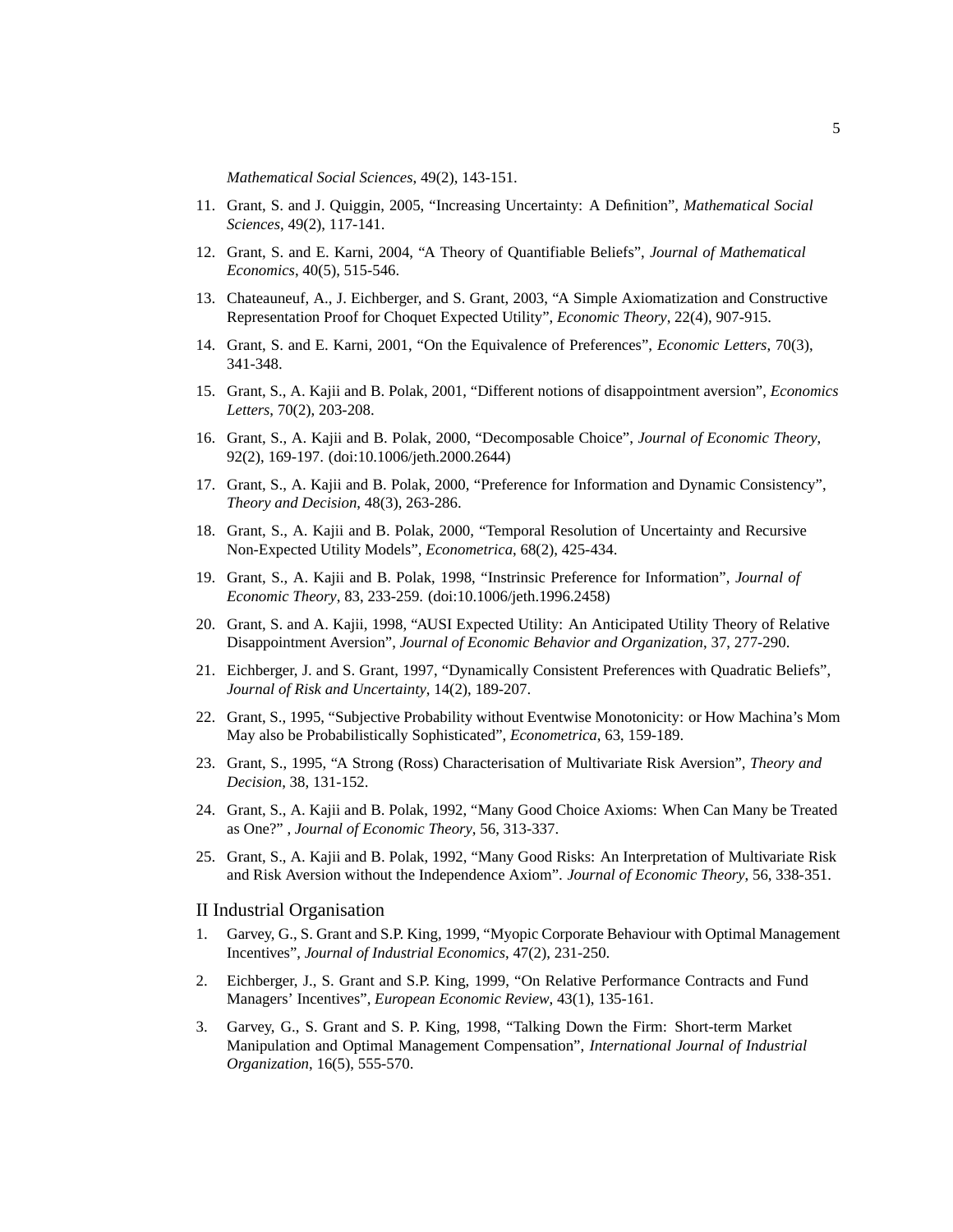- 4. Grant, S. and J. Quiggin, 1997, "Strategic Trade Policy under Uncertainty: Sufficient Conditions for the Optimality of Ad Valorem, Specific and Quadratic Trade Taxes", *International Economic Review*, 38(1), 187-204.
- 5. Grant, S. and J. Quiggin, 1996, "Capital Precommitment and Competition in Supply Schedules", *Journal of Industrial Economics*, 44, 427-441.
- 6. Grant, S., S.P. King and B. Polak, 1996, "Information Externalities, Share-Price Based Incentives and Managerial Behaviour", *Journal of Economic Surveys*, 10, 1-21.
- 7. Grant S. and J. Quiggin, 1994, "Nash Equilibrium with Markup-Pricing Oligopolists", *Economic Letters*, 45, 246-251.

#### III Game Theory and Bargaining

- 1. Boylan, R. and S. Grant, 2008, "Incorporating fairness in generalized games of matching pennies," *International Journal of Economic Theory*, 4(4), 445 – 458.
- 2. Grant, S., A. Kajii, F. Menezes and M.J. Ryan, 2006, "Auctions with Options for Reauction", *International Journal of Economic Theory*, 2, 17 – 39.
- 3. Burgos, A., S. Grant, and A. Kajii, 2002, "Corrigendum to 'Bargaining and Boldness' [Games Econ. Behav. 38 (2002) 28–51]", *Games and Economic Behavior*, 41(1), 165-168.
- 4. Burgos, A., S. Grant, and A. Kajii, 2002, "Bargaining and Boldness," *Games and Economic Behavior*, 38(1), 28-51.
- 5. Grant, S., A. Kajii and B. Polak, 2001, " 'Third down with a yard to go': recursive expected utility and the Dixit-Skeath conundrum", *Economic Letters*, 73(3), 275-286.
- 6. Grant, S. and J. Quiggin, 1998, "The Meeting Place Problem: Salience and Search", *Journal of Economic Behavior and Organization*, 33, 271-283.
- 7. Grant, S. and A. Kajii, 1995, "A Cardinal Characterization of the Rubinstein-Safra-Thomson Axiomatic Bargaining Theory", *Econometrica*, 63, 1241-1249.
- 8. Grant, S., S.P. King, S. Peterson and B. Polak, 1991, "Implementing the core of a two-person pure allocation game without free disposal or integer games", *Economic Letters*, 37, 223-227.

#### IV Public Economics and Social Choice

- 1. Grant, S., A. Kajii, B. Polak and Z. Safra, 2010, "Generalized Utilitarianism and Harsanyi's Impartial Observer Theorem," *Econometrica*, 78(6), 1939–1971.
- 2. Grant, S. and J. Quiggin, 2006, "The Risk Premium for Equity: Implications for Resource Allocation, Welfare and Policy", *Australian Economic Papers*, 45(3), 253-268.
- 3. Grant, S. and J. Quiggin, 2005, "What Does the Equity Premium Mean?", *The Economists' Voice*, 2(4), Article 2. http://www.bepress.com/ev/vol2/iss4/art2
- 4. Grant, S. and J. Quiggin, 2004, "Noise Trader Risk and the Welfare Effects of Privatization", *Economics Bulletin*, 5(9), 1-8.
- 5. Grant, S. and J. Quiggin, 2003, "Public investment and the risk premium for equity", *Economica*, 70(277), 1-18.
- 6. Grant, S. and J. Quiggin, 2002, "The risk premium for equity: implications for the proposed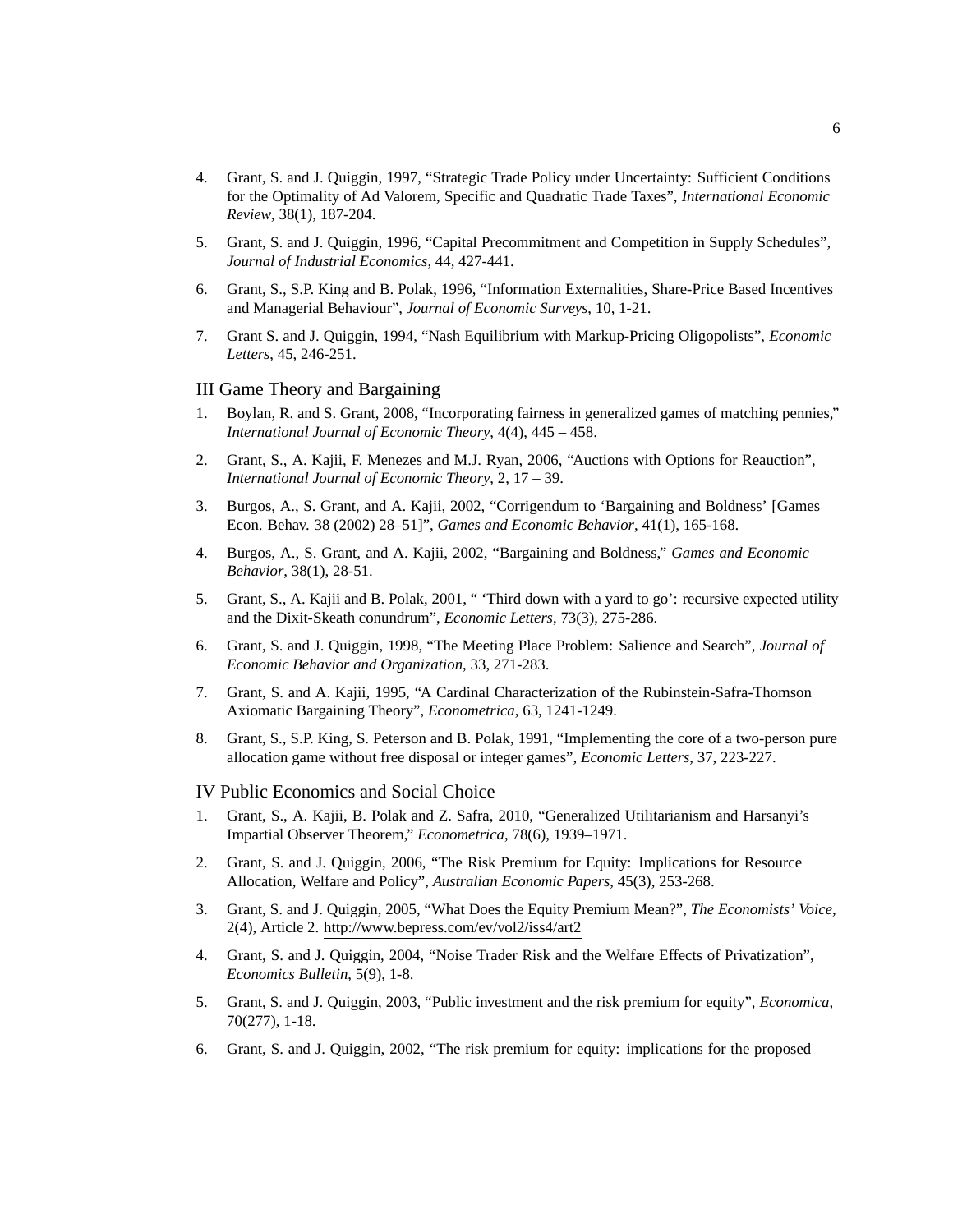diversification of the social security trust fund", *American Economic Review*, 92(5), 1104-1115.

- 7. Grant, S. and J. Quiggin, 2000, "The interaction between the equity premium and the risk-free rate", *Economic Letters*, 69(1), 71-79.
- 8. Grant, S. and S. King, 1997, "The Fiscal Dividend Myth of an Income/Sales Tax Switch", *Australian Economic Papers*, 36, 167-178.
- 9. Grant S. and S.P. King, 1994, "The Treatment of Deductions under a Sales Tax", *Australian Economic Papers*, 33, 21-26.

### V Miscellaneous

1. Engers, M., J. Gans, S. Grant and S.P. King, 1999, "First Author Conditions", *Journal of Political Economy*, 107(4), 859-883.

#### Contributed Chapters to Books

- 1. "Expected Utility Theory," (with Tim Van Zandt), in *Handbook of Rational and Social Choice*, eds P. Anand, P. Pattanaik and C. Puppe, Oxford University Press, Oxford, 2009: 21 – 68.
- 2. Grant, S. and J. Quiggin, 2007, "Conjectures, refutations and discoveries: incorporating new knowledge in models of belief and decision under uncertainty," (with J. Quiggin) in *Uncertainty and Risk: Mental, Formal and Experimental Representations (Theory and Decision Library C)*, eds M. Abdellaoui, D. Luce, M. J. Machina and B. Munier, Springer, 2007: 9 – 26.
- 3. Grant, S. and J. Quiggin, 1999, "The equity premium puzzle and the privatisation paradox", in Productivity Commission and Australian National University, *1998 Industry Economics Conference, Conference Proceedings*, Ausinfo, Canberra, Australia, 3-22.
- 4. Grant, S., 1998, "Risk assessment and Creutzfeldt-Jakob disease", in *Mad Cows and Modernity: Cross-disciplinary Ref lections on the Crisis of Creutzfeldt-Jakob Disease*, Humanities Research Centre Monograph, Australian National University, Canberra, Australia, 84-94.
- 5. Eichberger, J. and S. Grant, 1997, "Dynamically consistent preferences, quadratic beliefs and choice under uncertainty", in R. Nau, E. Grønn, M. Machina and O. Bergland (eds), *Economic and Environmental Risk and Uncertainty: New Models and Methods*, Kluwer Academic Publishers, 195-205.
- 6. Grant, S. and S.P. King, 1993, "Auctions and privatisation: a non-techinical introduction", in K. Davis and I. Harper (eds) *Privatisation: Financial Implications*, Allen & Unwin, 134-149.

#### Forthcoming Papers.

- 1. "A Generalized Representation Theorem for Harsanyi's (Impartial) Observer," (with A. Kajii, B. Polak and Z. Safra) forthcoming *Social Choice and Welfare*.
- 2. "Equally-Distributed Equivalent Utility, Ex Post Egalitarianism and Utilitarianism" (with A. Kajii, Kyoto University, B. Polak, Yale U. and Z. Safra) forthcoming *Journal of Economic Theory* Symposium on Inequality and Risk.
- 3. "The  $\alpha$  MEU Model: A Comment," (with D. Kelsey, J. Eichberger, and G. Koshevoy) forthcoming *Journal of Economic Theory* (DOI: 10.1016/j.jet.2011.03.019.)